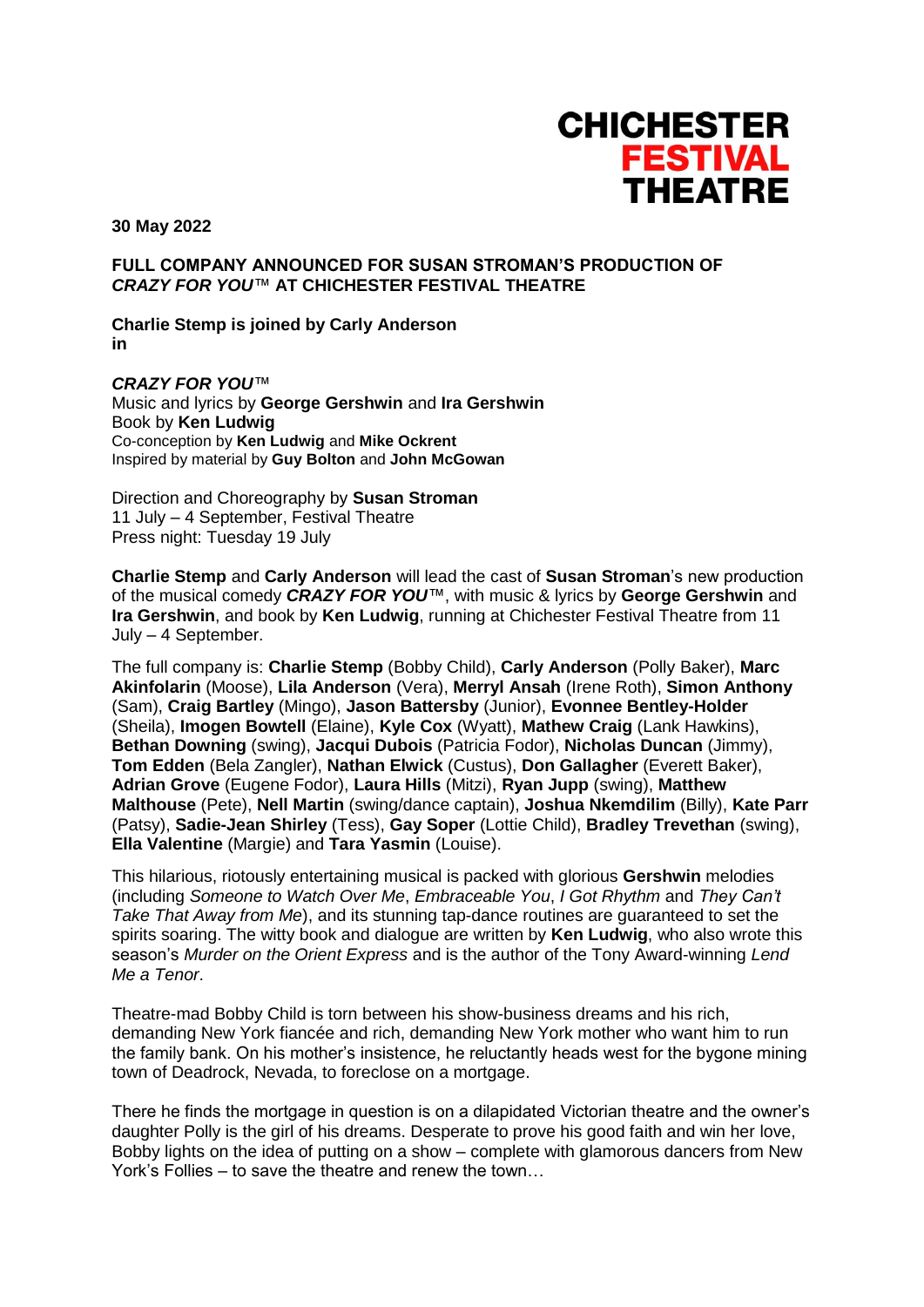This brand new production, which celebrates the work's 30<sup>th</sup> anniversary, is directed and choreographed by **Susan Stroman,** making her Chichester Festival Theatre debut. True Broadway royalty, she is the winner of five Tony and two Olivier Awards. She directed and choreographed *The Producers*, winner of a record-making 12 Tony Awards in New York including Best Direction and Best Choreography. She co-created, directed and choreographed the Tony Award-winning musical *Contact* at Lincoln Center Theater; and directed and choreographed *The Scottsboro Boys* on Broadway and the West End, where it won the Evening Standard Award for Best Musical. Her many other Broadway and West End credits include *Oklahoma!, Show Boat, Bullets Over Broadway* and *Young Frankenstein*; *The Merry Widow* for the Metropolitan Opera; and *Double Feature* and *For The Love of Duke* for New York City Ballet.

**Charlie Stemp** plays Bobby, returning to Chichester where he played Arthur Kipps in *Half A Sixpence* in 2016, for which he won the WhatsOnStage Award for Best Actor in a Musical and received Olivier and UK Theatre Award nominations. The production transferred to the West End, and was recently broadcast on Sky Arts as *Kipps – The New Half A Sixpence Musical*. He has starred on Broadway in *Hello, Dolly!* opposite Bette Midler and Bernadette Peters*,* and at the London Palladium in *Dick Whittington, Snow White* and *Pantoland at the Palladium*. He is currently playing Bert in *Mary Poppins* in the West End, for which he received his second Olivier Award nomination.

**Carly Anderson** makes her Chichester debut as Polly. Her many musical theatre credits include Glinda in *Wicked* (international tour), Gwen in *Sunny Afternoon* (West End & Hampstead), *Sunset Boulevard* (ENO), *Candide* (Menier Chocolate Factory), *My Fair Lady* (Sheffield Crucible) and *Xanadu* (Southwark Playhouse).

**Ken Ludwig** has had six productions on Broadway and seven in London's West End. His 30 plays and musicals are staged around the world and throughout the United States every night of the year. *Crazy for You* was on Broadway for five years, the West End for three, and won the Tony and Olivier Awards for Best Musical. *Lend Me a Tenor* won two Tony Awards. He has won the Edwin Forrest Award for Contributions to the American Theater, two Laurence Olivier Awards, two Helen Hayes Awards, the Charles MacArthur Award, and the Edgar Award for Best Mystery. His book *How to Teach Your Children Shakespeare* won the Falstaff Award for Best Shakespeare Book of the Year. His most recent plays include *Pride and Prejudice, Part 2: Napoleon at Pemberley; Lady Molly of Scotland Yard*; and *Moriarty.*  For more information, visit [www.kenludwig.com.](http://www.kenludwig.com/)

The set designer is **Beowulf Boritt**; the costume designer is **William Ivey Long**; the lighting designer is **Ken Billington**, the musical director is **Alan Williams** and the sound designer is **Kai Harada**; with new orchestrations by **Doug Besterman** and **Mark Cumberland**, original orchestrations by **William David Brohn**, new arrangements by **David Krane** and original arrangements by **Peter Howard**. Wigs, hair & make-up design is by **Campbell Young Associates**, fight direction by **Rc-Annie** and casting by **Jill Green CDG**.

There will be a **Dementia Friendly** performance on 1 September at 2.30pm.

*Crazy for You™* is sponsored by Architectural Plants Ltd and R.L. Austen.

*Crazy for You™* is presented by arrangement with Concord Theatricals Ltd on behalf of Tams-Wittmark LLC. [www.concordtheatricals.co.uk](http://www.concordtheatricals.co.uk/) GERSHWIN™ is a registered trademark of Gershwin Enterprises.

*CRAZY FOR YOU*™ is a registered trademark of Crazy For You Enterprises.